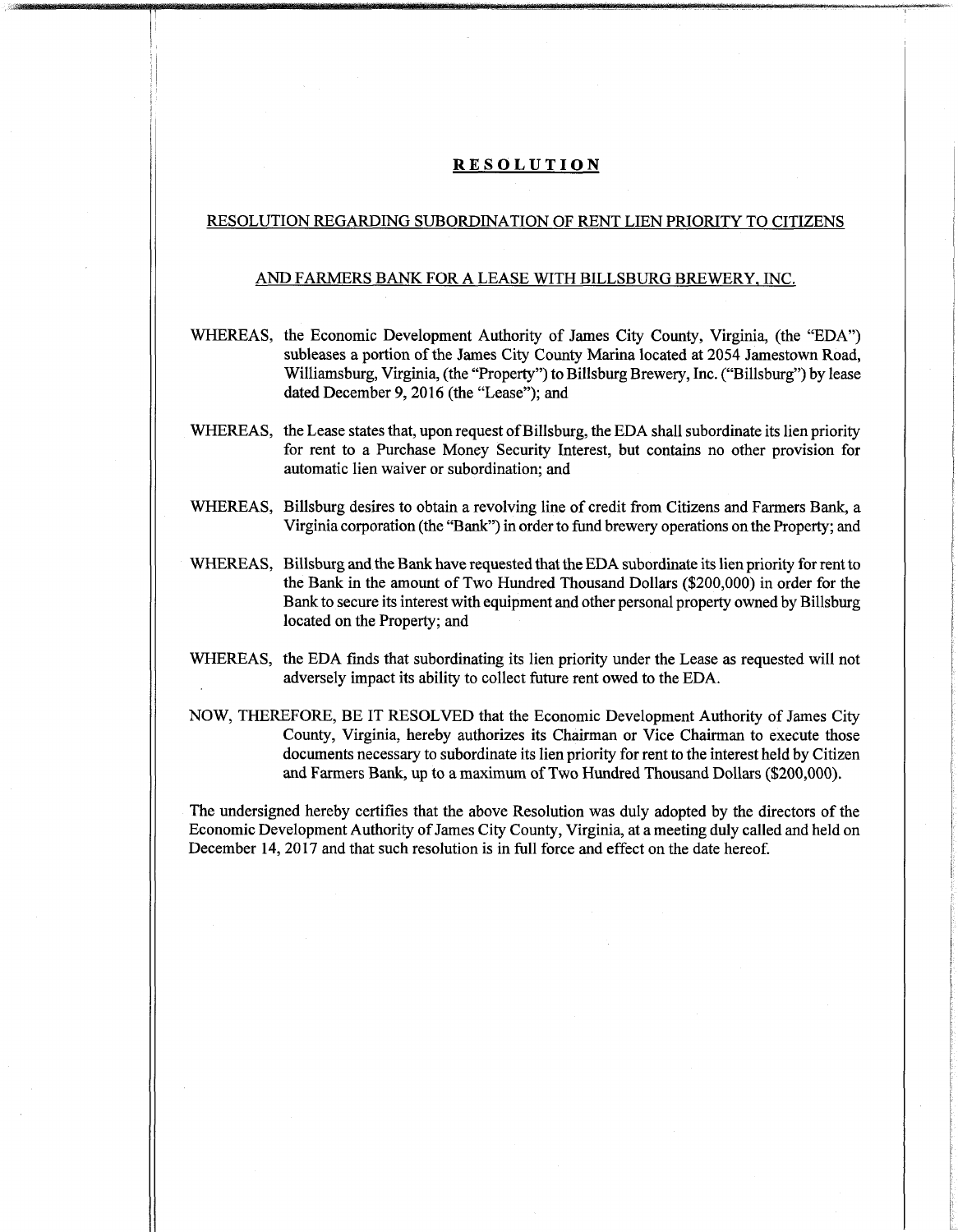**Increment Chairman, Economic Development Authority** 

James City County, Virginia

| ATTEST:              |                 |  | AYE NAY ABSTAIN |
|----------------------|-----------------|--|-----------------|
|                      | <b>SHIPPEY</b>  |  |                 |
| Ilin                 | <b>CARSON</b>   |  |                 |
| AmyJ                 | ODLE            |  |                 |
| Secretary to the EDA | <b>GERHARDT</b> |  |                 |
|                      | <b>BLEDSOE</b>  |  |                 |
|                      | <b>WARNER</b>   |  |                 |
|                      | <b>TINGLE</b>   |  |                 |
|                      |                 |  |                 |

Adopted by the Economic Development Authority of James City County, Virginia, this 14th day of December, 2017.

MarinaRnt-res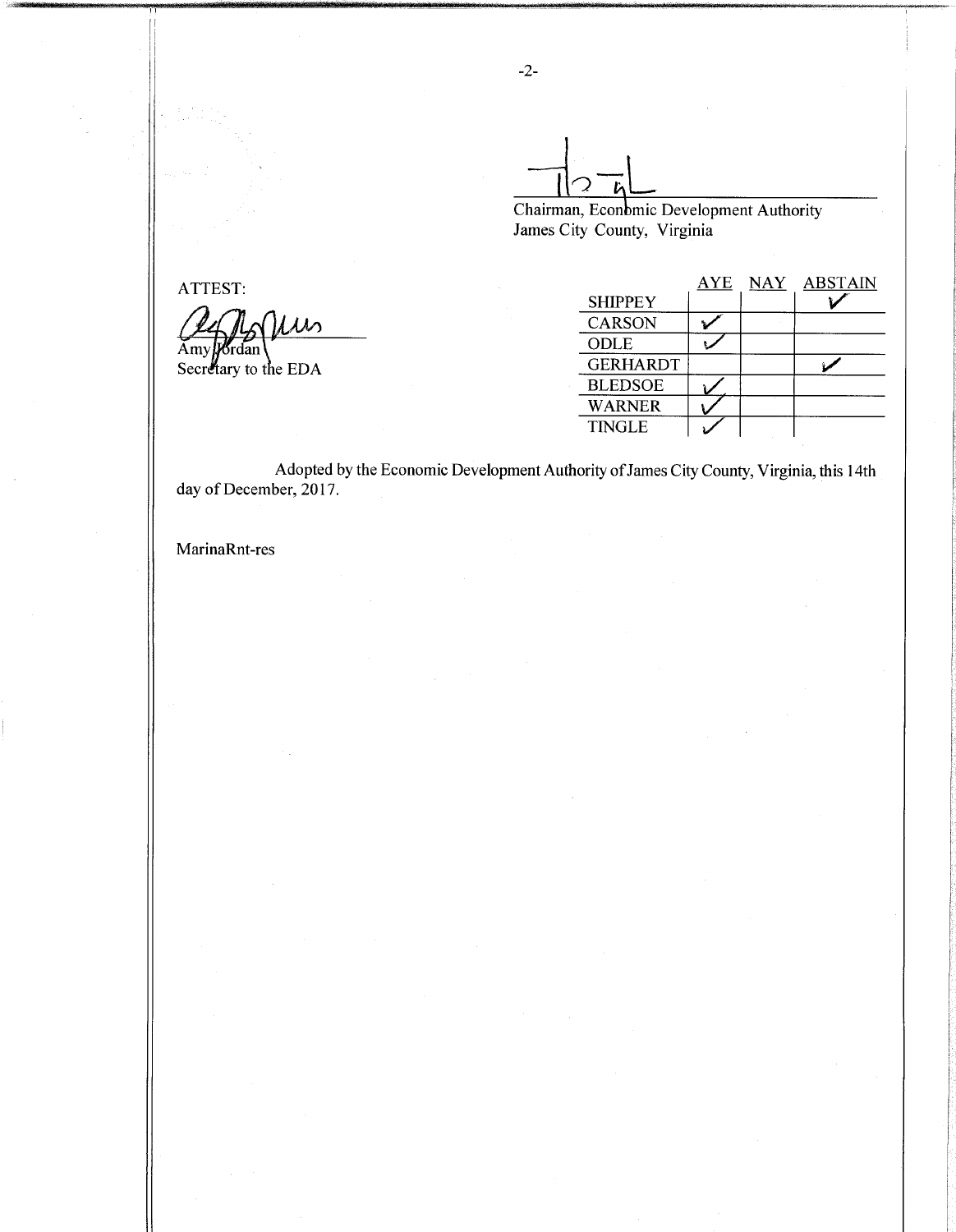#### **SUBORDINATION AGREEMENT**

**THIS SUBORDINATION AGREEMENT** is made on this the  $\frac{144}{}$  day of  $\int$  *C<sub>0</sub> mbev*, 2017 by and between the **ECONOMIC DEVELOPMENT AUTHORITY OF JAMES CITY COUNTY, VIRGINIA,** a political subdivision of the Commonwealth of Virginia, (the Landlord"), party of the first part, and **CITIZENS AND FARMERS BANK,** a Virginia corporation (the "Bank"), party of the second part.

**WHEREAS,** by lease from the County of James City, Virginia (the "County") dated August 2, 2016, the Landlord has possessory interest in a portion of property located at 2054 Jamestown Road, Williamsburg, Virginia, and further identified as a portion of JCC Tax Map Parcel ID No. 4640100012 (the "Property"); and

**WHEREAS,** the Landlord has entered into a certain lease agreement with Billsburg Brewery, Inc. (the "Tenant") dated December 9, 2016 (the "Lease Agreement"), to lease a portion of the Property for purposes of constructing and operating a brewery and taproom (the "Premises"). The Premises is more fully described in the Lease Agreement, which is incorporated herein by reference; and

**WHEREAS,** the Lease Agreement states that, upon request of the Tenant, the Landlord shall subordinate its lien priority for rent to a Purchase Money Security Interest, but contains no other provision for automatic lien waiver or subordination; and

**WHEREAS,** the Tenant is obtaining financing from the Bank for a revolving line of credit and the Bank desires that the Landlord subordinate its lien priority on the trade fixtures, personal property, equipment, inventory, and merchandise that shall be secured by the UCC-1 Blanket Lien.

**NOW, THEREFORE**, in consideration of the terms of the Lease Agreement and the sum of ONE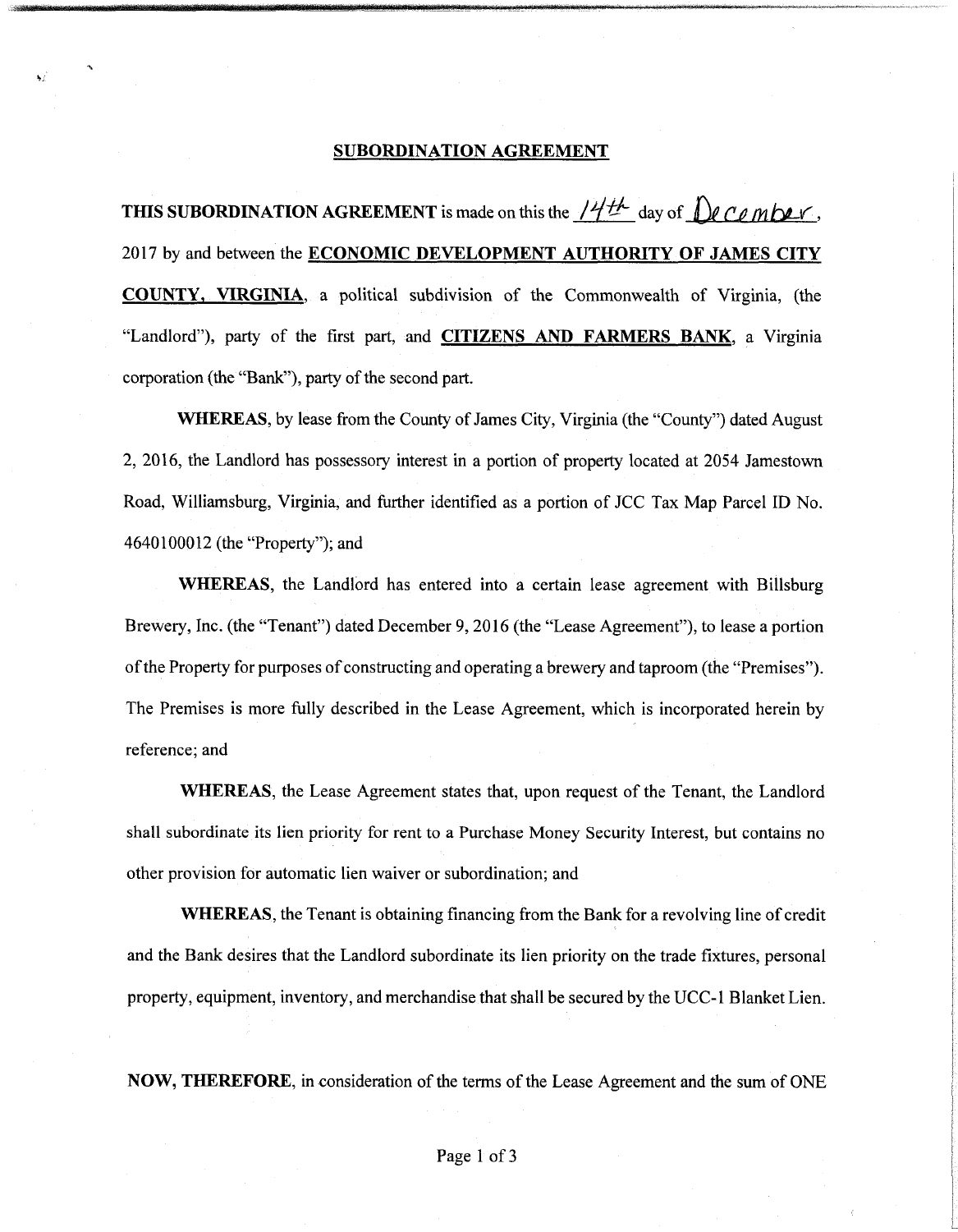DOLLAR (\$1.00), cash in hand paid, the receipt of which is hereby acknowledged, THE ECONOMIC DEVELOPMENT AUTHORITY OF JAMES CITY COUNTY, VIRGINIA, hereby agrees to subordinate its priority lien for rent due under the Lease Agreement to the interest of CITIZENS AND FARMERS BANK, up to a maximum amount ofTwo Hundred Thousand Dollars (\$200,000.00), in order that the Bank may secure all or a portion of a revolving line of credit made accessible to Billsburg Brewery, Inc., to the extent such interest attaches to trade fixtures, personal property, equipment, inventory, and merchandise that are secured by the line of credit and located on the Premises.

WITNESS the following signatures, all being first duly authorized.

THE ECONOMIC DEVELOPMENT AUTHORITY OF JAMES CITY COUNTY, VIRGINIA, a political subdivision of the Commonwealth of Virginia

By: **11^**

| Its CHAPLMAN | and duly authorized agent |  |
|--------------|---------------------------|--|
|              |                           |  |

# STATE OF VIRGINIA

CITY/COUNTY OF ames City to-wit:

The foregoing instrument was duly subscribed, sworn to and acknowledged before me by  $T_1$  Time  $\ell$  , in his/her capacity as  $\ell$   $\ell$  irms in  $\ell$  is  $\ell$  in  $\ell$  is  $\ell$  in  $\ell$  is  $\ell$  in  $\ell$  is  $\ell$  in  $\ell$  is  $\ell$  is  $\ell$  is  $\ell$  is  $\ell$  is  $\ell$  is  $\ell$  is  $\ell$  is  $\ell$  is  $\ell$  is  $\ell$  is  $\ell$  is  $\ell$ authorized representative of The Economic Development Authority of James City County, Virginia, a political subdivision of the Commonwealth of Virginia on this the  $14\frac{H}{V}$ <br>Queen Section 2017.  $Decemper$ and duly day of

Notary Public *\**

 $My$  commission expires:  $\sqrt{2E/Fe}$ *P* $\sim$ *P* $\sim$ *P* 

**TERESA J. FELLOWS** NOTARY **PUBLIC** REG. #7651910 COMMONWEALTH OF VIRGINIA MY COMMISSION EXPIRES FEB. 28. 2019